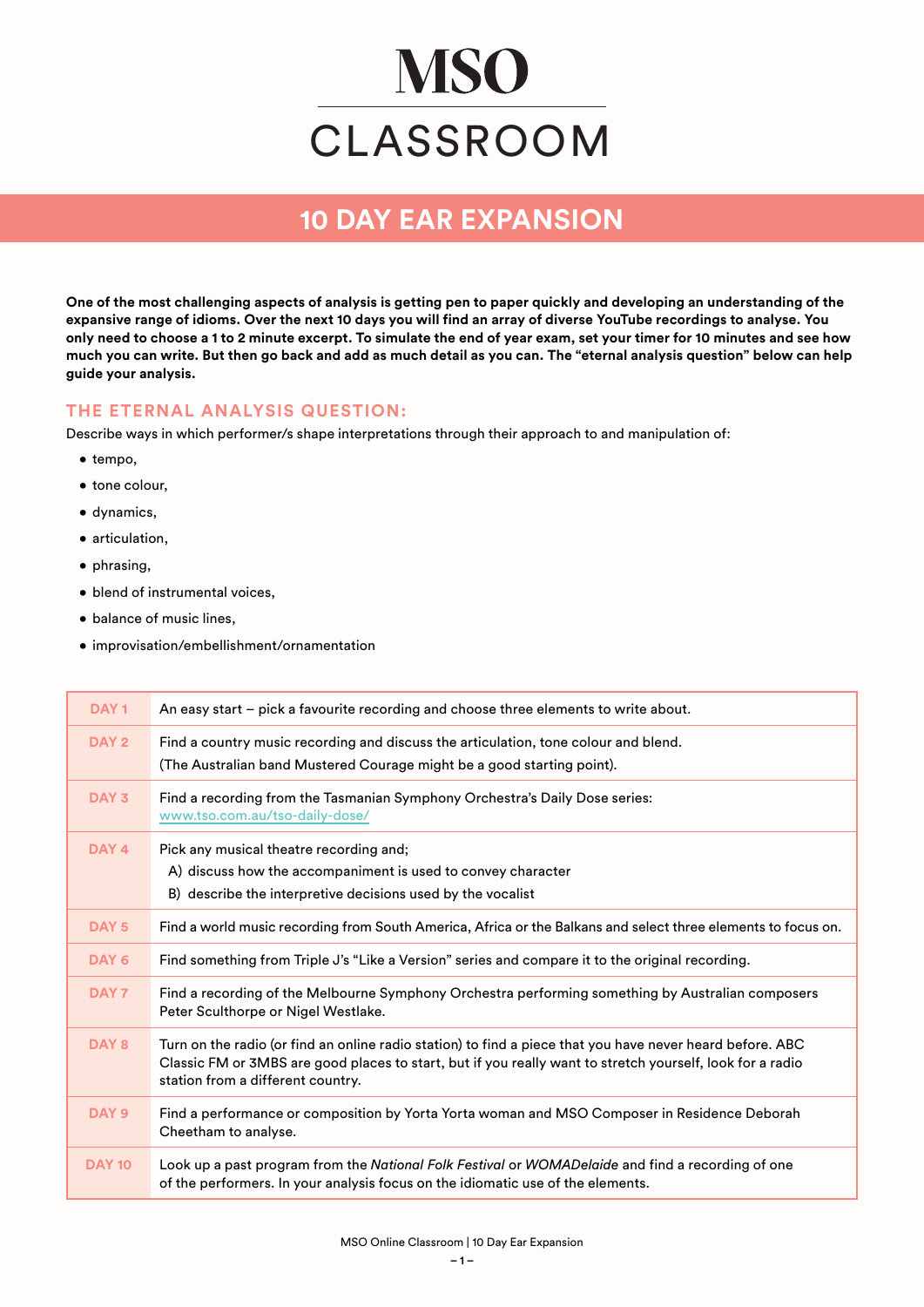#### **OTHER STUDY IDEAS USING PAST EXAM PAPERS**

- 1. Visit the VCAA Website and go through the past exam papers to read the questions and excerpts used.
	- a. [www.vcaa.vic.edu.au/assessment/vce-assessment/past-examinations/Pages/Music-Performance.aspx](https://www.vcaa.vic.edu.au/assessment/vce-assessment/past-examinations/Pages/Music-Performance.aspx)
	- b. [www.vcaa.vic.edu.au/assessment/vce-assessment/past-examinations/Pages/Music-Style-and-Composition.aspx](https://www.vcaa.vic.edu.au/assessment/vce-assessment/past-examinations/Pages/Music-Style-and-Composition.aspx)
- 2. Find a recording of the excerpt in a past exam paper and answer the question.
- 3. Use the questions from past exam papers to analyse a recording of your choosing.
- 4. Write the most detailed response you can free of any time limit.
- 5. Having written a detailed response, give yourself 5 minutes to complete the question again.
- 6. Listen to a recording and brainstorm/plan your response.
- 7. Ask a friend or a teacher for feedback on your work.
- 8. Set a 5 minute time limit to answer 1 question.
- 9. Set a 1 minute time limit to answer 1 question.
- 10. Ask a friend or family member to pick a recording to analyse.
- 11. Read your answer to a friend, a family member, or a pet. Answer any questions they have about terminology.
- 12. Pick 3 elements and 3 recordings and set a timer for 15 minutes.
- 13. Create a Google Doc for you and a friend to complete a question collaboratively.
- 14. Have a piece of chocolate after every question you complete. (Actually make that two pieces you deserve it!)

#### **OTHER USEFUL VCE RESOURCES**

#### **RESOURCES FROM VCAA**

- [VCE Music Study Design](https://www.vcaa.vic.edu.au/Documents/vce/music/2017MusicSD.pdf)
- [VCE Music Past Papers and Examiners Reports](https://www.vcaa.vic.edu.au/assessment/vce-assessment/past-examinations/Pages/Music-Performance.aspx)
- [VCE Music Performance Performance Exam Specifications](https://www.vcaa.vic.edu.au/Documents/exams/music/musicperf-perfexam-specs-w.pdf)
- [VCE Music Performance Performance Examination Assessment Criteria](https://www.vcaa.vic.edu.au/Documents/exams/music/musicperf-perfexam-crit-w.pdf)
- [VCE Music Performance Written Exam Specifications](https://www.vcaa.vic.edu.au/Documents/exams/music/musicperf-specs-w.pdf)

#### **RESOURCES FROM VCE AUTHORS**

- [Listening Beyond Hearing website](https://listeningbeyondhearing.com.au/) (take a look at the Articles and Events pages)
- [Music Analysis Text](https://listeningbeyondhearing.com.au/product/music-analysis-listening-beyond-hearing-4th-edition/) by Jenny Gillan
- [Deborah Smith Music website](https://dsmusic.com.au/) (check out the online modules)
- [Decoding Sound text](https://dsmusic.com.au/shop/) by Deborah Smith
- [VCE Music](https://www.melindaceresoli.com.au/) with Melinda Ceresoli

#### **SOME OTHER GREAT RESOURCES**

- [Classical Uncovered Podcast](https://open.spotify.com/playlist/0g9ZRBAkBMMxlqmhdAE12U?si=2a810c3d59f94446&nd=1) with Graham Abbott
- [Music: An Appreciation text](https://www.mheducation.com/highered/product/music-appreciation-kamien/M9781260719345.html) by Roger Kamien
- [MSO Classroom VCE Exam Preparation](https://www.youtube.com/watch?v=FdPrXH7Lang) session from 2020

*These resources have been devised by James Le Fevre for exclusive use in MSO Online Classroom. Reproduction without permission prohibited and totally not cool.*